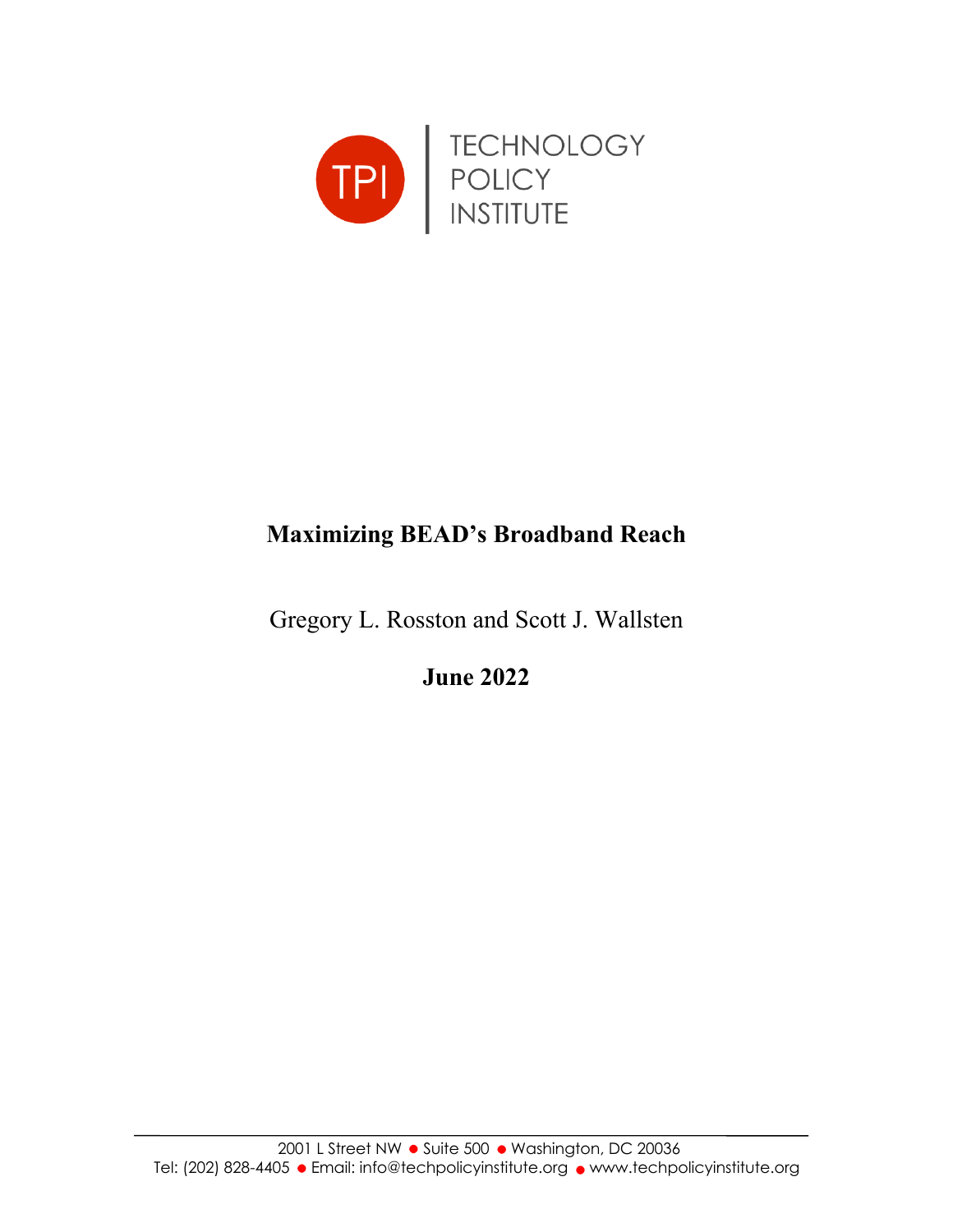#### **Maximizing BEAD's Broadband Reach**

**Gregory L. Rosston\***

**Scott J. Wallsten\*\***

#### Executive Summary

The National Telecommunications and Information Administration (NTIA) is beginning an epic effort to implement the broadband provisions of the Infrastructure Investment and Jobs Act (IIJA). Congress allocated \$42.45 billion to build rural broadband through the Broadband Equity, Access, and Development (BEAD) Program, and these resources have the potential to provide internet access to most if not all households that do not currently have access.

NTIA states in its Notice of Funding Opportunity (NOFO) that its focus is to provide service to unserved and underserved areas. To better achieve that overriding goal, it can make changes across five broad areas to reduce costs and expand access:

- Competition: Maximize competition to provide service
- Evaluation: Incorporate standardized metrics, data gathering, evaluation, and feedback
- Pricing Rules: Ensure that grant recipients cannot set monopoly prices where they are the first and only provider
- Administration: Help states and territories keep administrative costs down
- Secondary Objectives: Estimate the cost of secondary objectives and set thresholds above which NTIA believes it is not worth sacrificing resources for broadband buildout

Following these guidelines will increase the impact of public spending on broadband service.

<sup>\*</sup> Gordon Cain Senior Fellow, Stanford Institute for Economic Policy Research and Director, Public Policy Program, Stanford University. He has provided consulting services to various wireline and wireless broadband providers.

<sup>\*\*</sup> President and Senior Fellow, Technology Policy Institute. TPI's donors are all listed on its website. All opinions expressed here are those of the authors alone.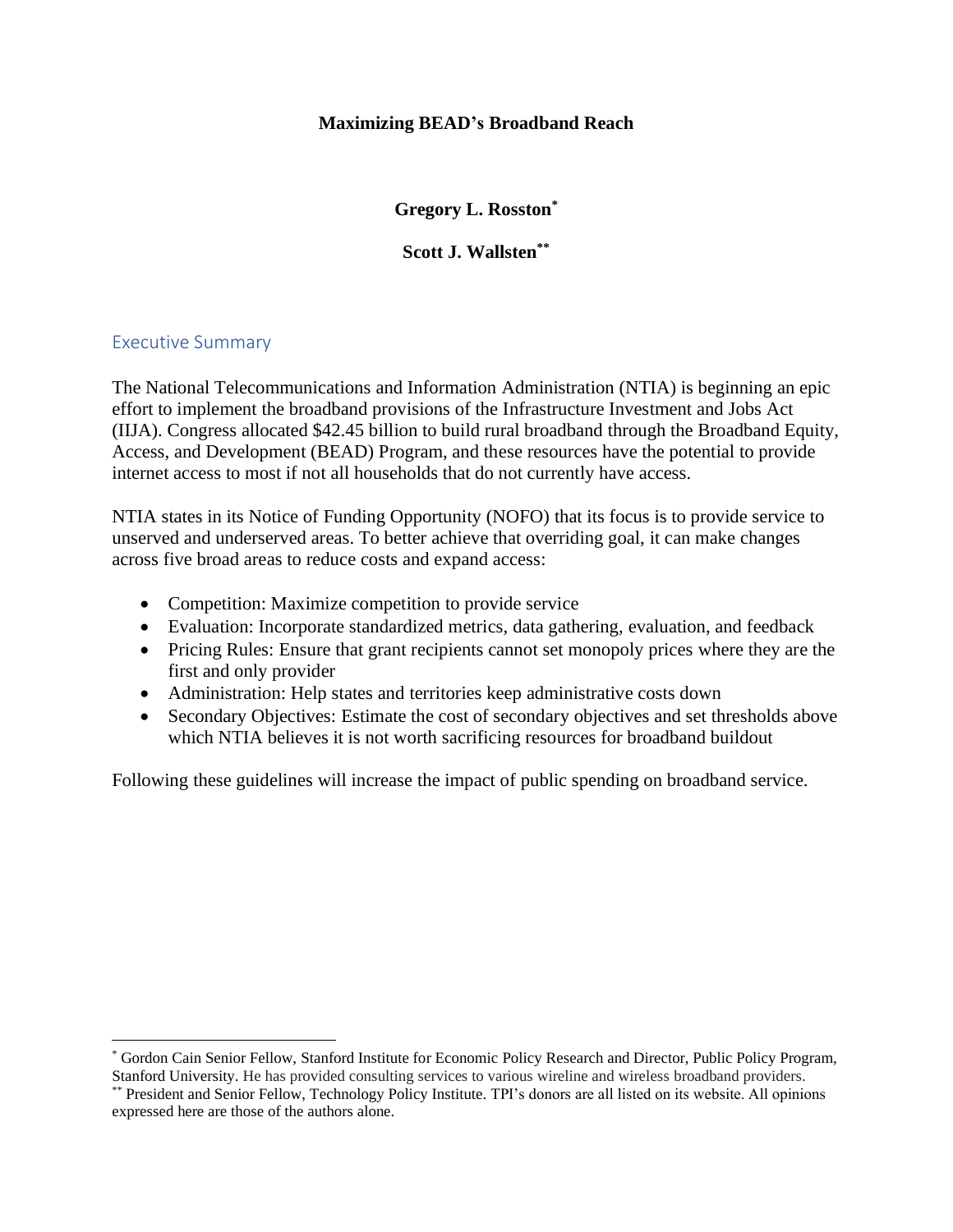# Table of Contents

| Problem: The NOFO Reduces Possible Competition by Approving Only Particular           |  |
|---------------------------------------------------------------------------------------|--|
|                                                                                       |  |
|                                                                                       |  |
|                                                                                       |  |
|                                                                                       |  |
|                                                                                       |  |
| Problem: The NOFO Imposes Arbitrary Price Regulation by a Single Person  6            |  |
|                                                                                       |  |
|                                                                                       |  |
| Problem: The Law and NOFO Allow Massive Amounts of Money for Administrative           |  |
| Solution: Help States Share Resources, Including Those at NTIA and FCC  9             |  |
|                                                                                       |  |
|                                                                                       |  |
| Solution: Develop Cost Estimates for Each Additional Objective and Decide a Threshold |  |
|                                                                                       |  |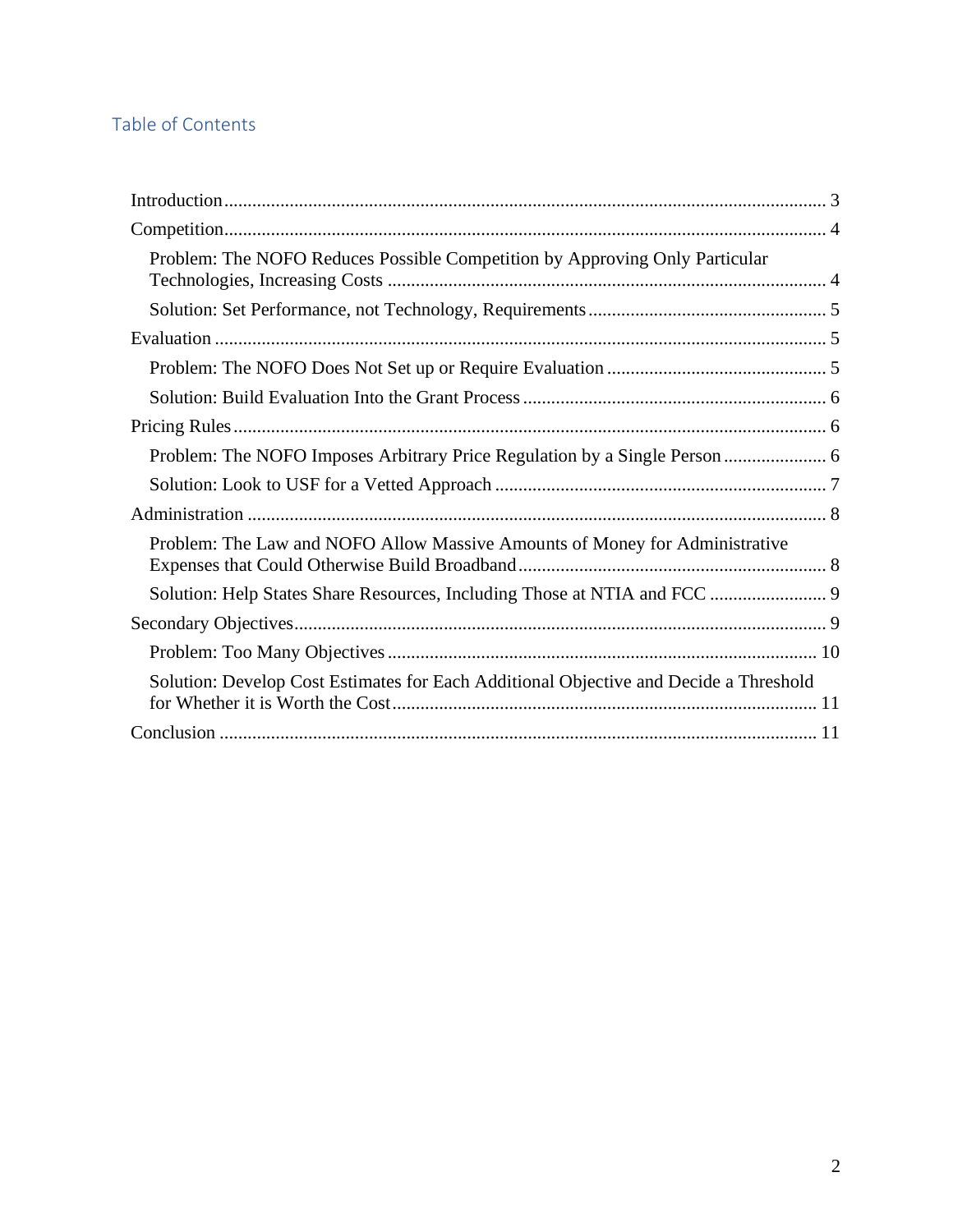# <span id="page-3-0"></span>Introduction

The National Telecommunications and Information Administration (NTIA) is beginning an epic effort to implement the broadband provisions of the Infrastructure Investment and Jobs Act (IIJA). Congress allocated \$42.45 billion to build rural broadband through the Broadband Equity, Access, and Development (BEAD) Program, and these resources have the potential to provide internet access to most if not all households that do not currently have access.

NTIA's Notice of Funding Opportunity (NOFO) states its primary objective early on:

The Program's principal focus will be on deploying broadband service to unserved locations (those without any broadband service at all or with broadband service offering speeds below 25 megabits per second (Mbps) downstream/3 Mbps upstream) and underserved locations (those without broadband service offering speeds of 100 Mbps downstream/20 Mbps upstream).  $(p, 7)^1$ 

This clear, concise statement should be the lodestar for considering all other components of the NOFO and related rules. Every requirement and additional objective should be weighed against its effect on this objective. That is, it is important to acknowledge that other objectives come with costs, including less broadband deployment. NTIA should estimate the cost of every requirement and objective so that it is possible to make informed decisions about whether the benefits of that condition are worth the cost of less deployment resulting from spending BEAD funds to meet those conditions. Some might pass such a test easily, but others might not.

Congress included many conditions in the IIJA that detract from the primary objective, and NTIA must work within those constraints. Even within the constraints, however, NTIA has wide latitude to enhance or degrade BEAD's ability to maximize its ability to deploy new broadband.

Following a few straightforward principles can help maximize BEAD's ability to meet its primary objective of deploying broadband:

- Maximize competition to provide service
- Incorporate data gathering, evaluation, and feedback
- Ensure that grant recipients cannot set monopoly prices where they are the new, only provider
- Help states and territories keep administrative costs down
- Estimate the costs of secondary objectives and set some threshold above which NTIA believes it is not worth sacrificing resources for broadband buildout

As it stands, BEAD leans away from those activities, likely significantly reducing the amount of money available for broadband, but it needn't.

<sup>1</sup> https://broadbandusa.ntia.doc.gov/sites/default/files/2022-05/BEAD%20NOFO.pdf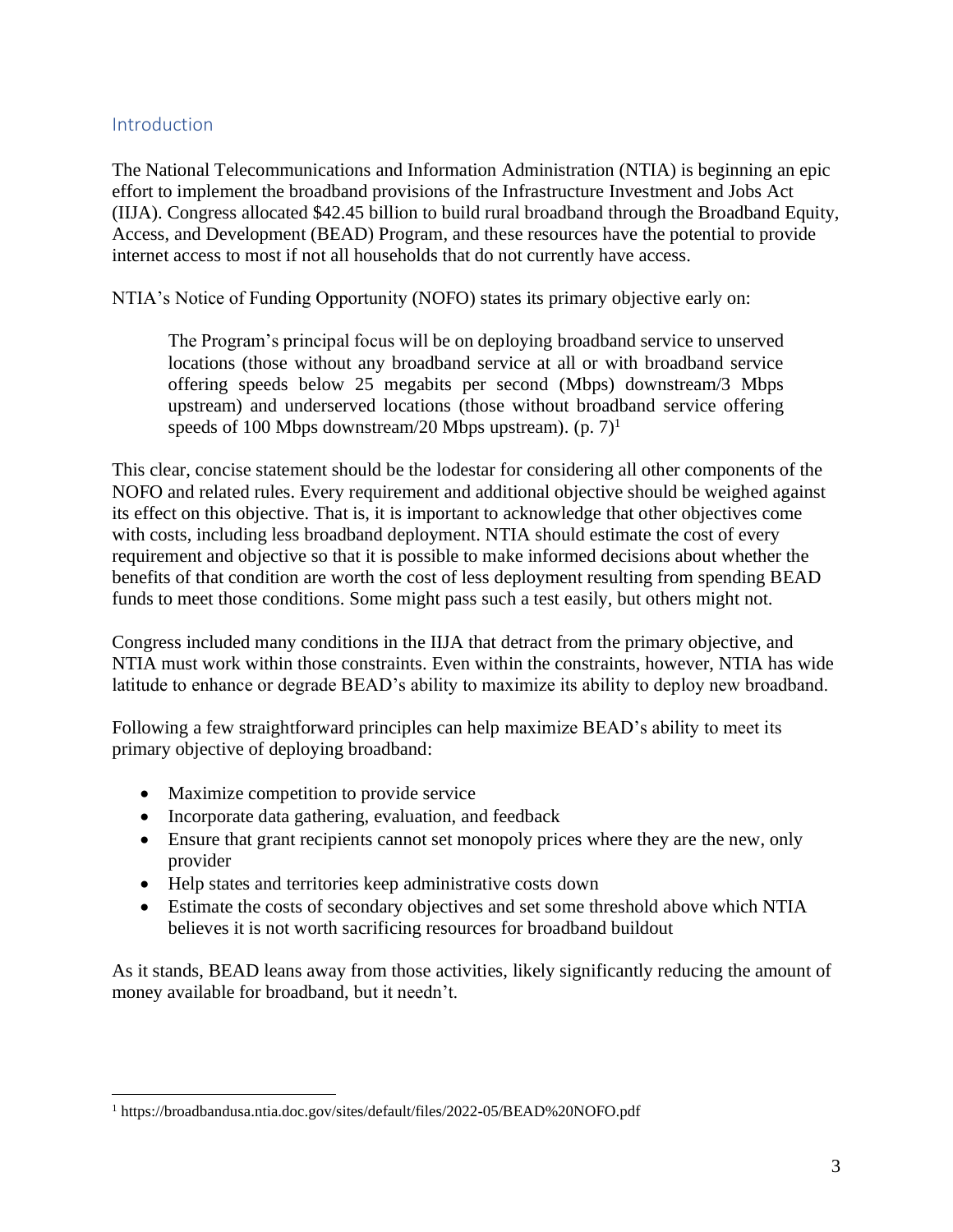In this piece, we describe the ways the IIJA law and the NTIA's NOFO impose conditions that drain money from BEAD and make BEAD less effective. We discuss ways to make the best of what we have given timelines and the efforts by the states and NTIA in the months ahead.

# <span id="page-4-0"></span>Competition

The best way to get the biggest bang for the broadband subsidy buck is to make providers compete for the available funds. Both the IIJA and NOFO implicitly acknowledge this truism by requiring states and territories to award grants competitively. Unfortunately, as it stands, the NOFO reduces potential benefits by limiting approved technologies and, therefore, competition. Eliminating technology mandates would significantly improve the competitive process.

# <span id="page-4-1"></span>Problem: The NOFO Reduces Possible Competition by Approving Only Particular Technologies, Increasing Costs

The Biden Administration campaigned on and [has pushed](https://www.whitehouse.gov/briefing-room/speeches-remarks/2021/07/09/remarks-by-president-biden-at-signing-of-an-executive-order-promoting-competition-in-the-american-economy/) competition policy as an integral piece of its economic policy. Competition can provide huge benefits and should be incorporated into the BEAD program. NTIA's NOFO incorporates some degree of competition when it requires a "fair, open, equitable, and competitive selection process" (p. 35) and lists "Minimal BEAD Program Outlay" as its first selection criterion (p. 43). However, restricting the types of entities and technologies eligible for BEAD grants may reduce substantially competition for the grants.

The minimum bandwidth throughput and maximum latency necessary to be fully useful are subject to intense and ongoing debate, as they should be. The IIJA selected certain thresholds for service to be eligible for subsidies. Traditionally, we accept a technology-neutral approach: set the criteria and let any technology that can provide it compete. But NTIA banned unlicensedonly technologies and satellite by explicitly excluding them from the category of "reliable broadband."

NTIA provided no justification for this decision, let alone even the most rudimentary cost-benefit analysis. The result is to exclude many wireless ISPs (WISPs) that may be able to provide highspeed service, and all satellite technologies, including low-earth orbit satellite which offer much lower latency than geostationary satellite. Every excluded potential entrant may drive up the cost to BEAD in the competitive bidding process, especially in higher wireline cost areas.

Similarly, NTIA declared that only fiber can be used for "Priority Broadband Projects." NTIA states that

"Priority Broadband Projects" are those that use end-to-end fiber-optic architecture. Only end-to-end fiber will "ensure that the network built by the project can easily scale speeds over time to … meet the evolving connectivity needs of households and businesses" and "support the deployment of 5G, successor wireless technologies, and other advanced services." End-to-end fiber networks can be updated by replacing equipment attached to the ends of the fiber-optic facilities, allowing for quick and relatively inexpensive network scaling as compared to other technologies. (p. 42)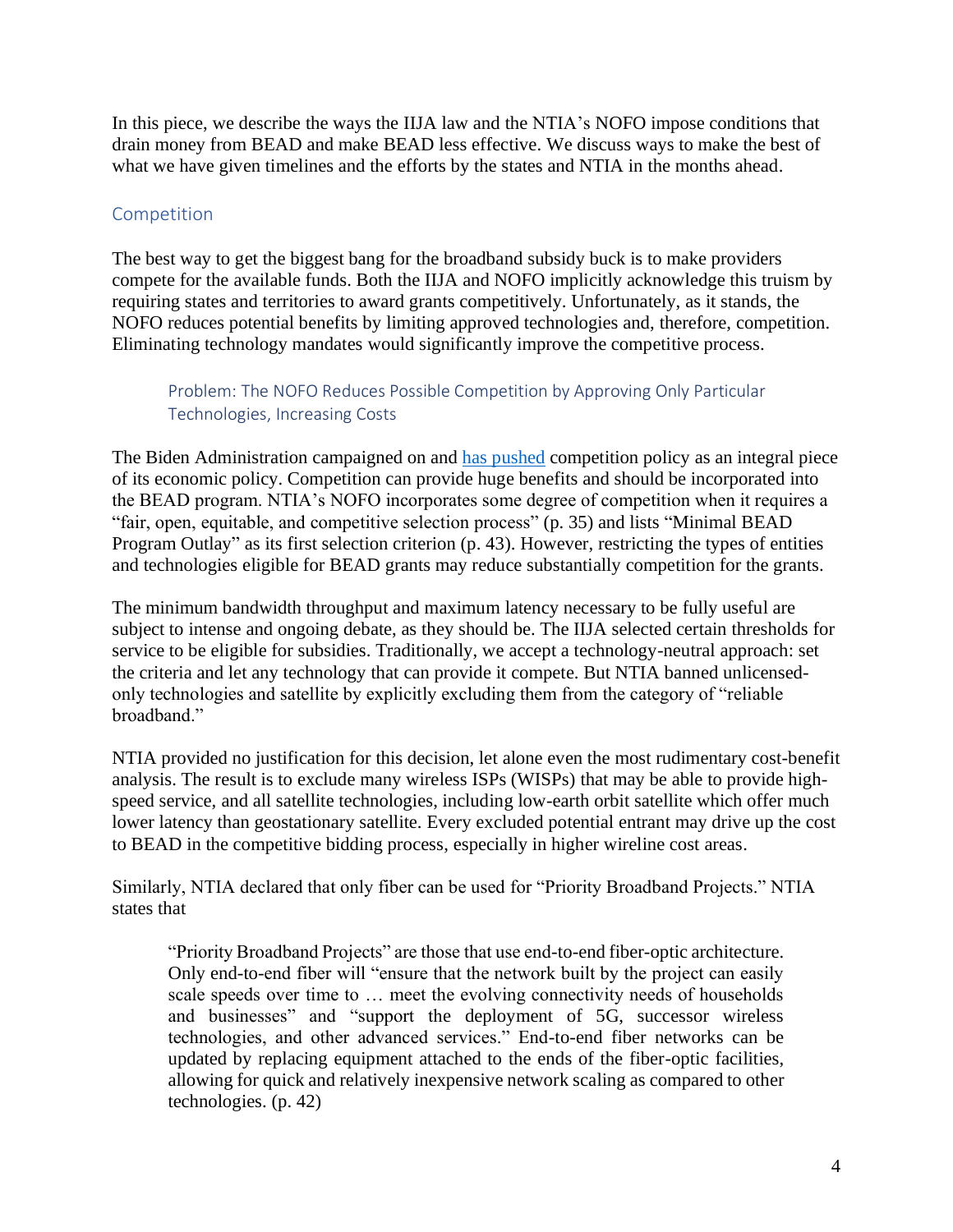Again, NTIA provides no explanation for these conclusions. The right technology to use is the one with the largest expected net present value of benefits. NTIA does not appear to have estimated the net present value of the costs of different technologies, let alone net benefits. What does "quick and relatively inexpensive" mean? Did NTIA do cost modeling here? If so, over what time period and using what discount rate? Excluding, for example, 5G wireless, seems paradoxical since one of NTIA's justifications for promoting fiber is to support the deployment of 5G. If 5G providers can provide service without end-to-end fiber, then NTIA's rationale loses its appeal.

<span id="page-5-0"></span>These apparently arbitrary decisions will drive up costs by excluding potential entrants.

#### Solution: Set Performance, not Technology, Requirements

The goal of the BEAD program should be to connect unconnected locations to broadband, regardless of the technology. It makes sense to value higher quality broadband (higher speed, lower latency, lower jitter, faster time to connection, etc.) higher. If different technologies can meet NTIA's threshold of 100 MBs each direction, then NTIA should encourage entities to pick the least cost method for meeting the standard.

Grant-makers need not naively accept all comers, but it is possible to include only serious providers without eliminating entire classes of technology. One approach is to transfer more of the risk to entity that wins a grant. The grant could be structured so that the entity does not receive its first payment until it has some portion of the network up and running. Such a rule would cause people who do not believe in their technology to pause before trying to win a grant because they would not be reimbursed unless they show they can make good on their promise. And with the promise of a payout with a working network they should be able to raise capital to build their network.

Excluding technologies is short-sighted, unjustified, and will do little more than increase costs by lining the pockets of those whose technologies are approved, yielding less broadband than the program otherwise could.

#### <span id="page-5-1"></span>Evaluation

Evaluation is key to success. Not only is evaluation important for accountability, it generates lessons that can be applied in the future, and, when built in from the program's beginnings, it can increase the chances of success. Well-designed evaluation plans can harness the old axiom that "what gets measured gets done" in a productive way.

#### Problem: The NOFO Does Not Set up or Require Evaluation

<span id="page-5-2"></span>NTIA does not appear to have any plans to evaluate the states' programs. Independent evaluation should be a core component of any large program. The BTOP program did not provide any mechanism or a full-fledged evaluation so that learning from that program is limited. (And the limited learning is not being fully applied here). Program evaluation allows learning for the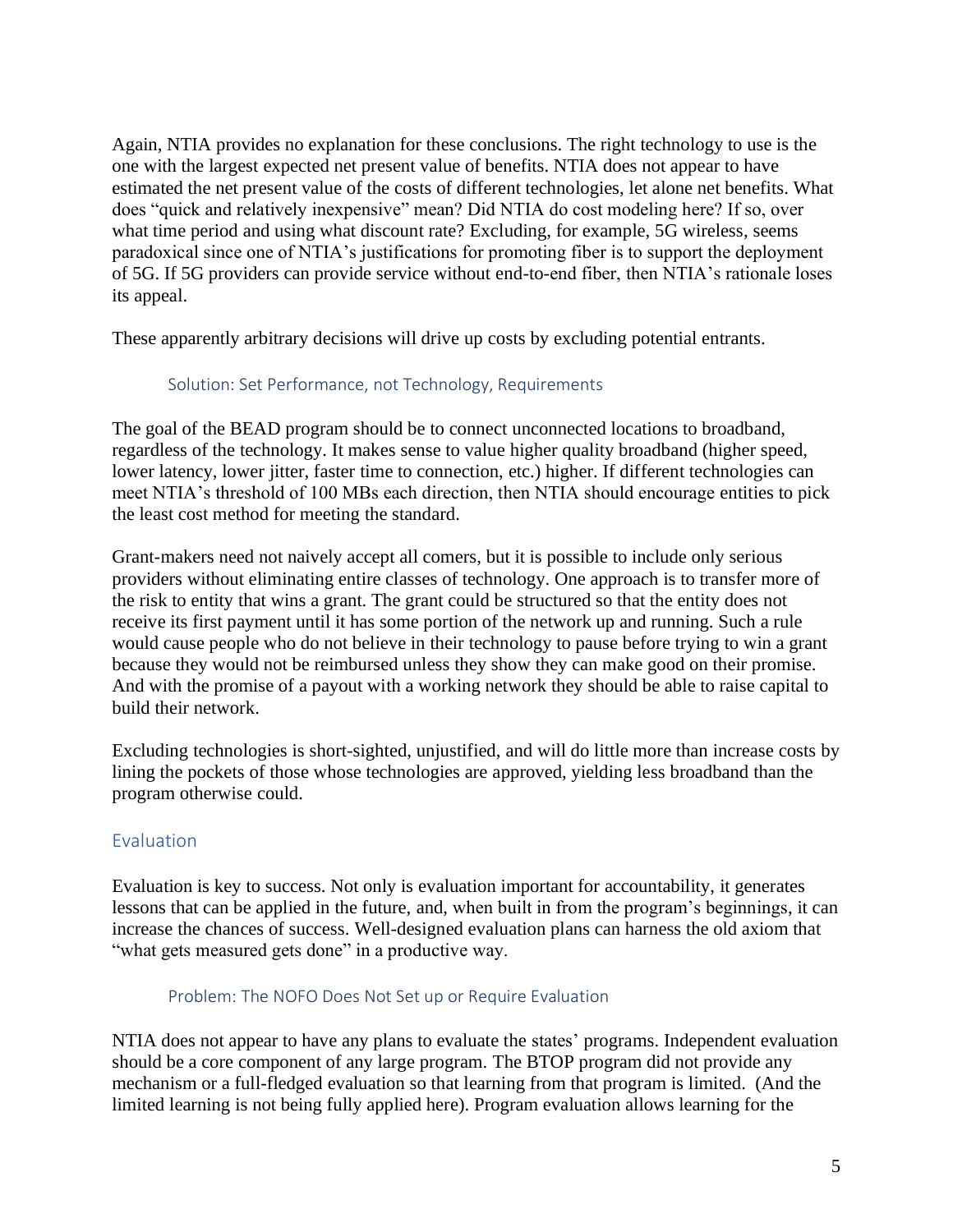future and possible mid-course corrections to improve outcomes. Without evaluation, money is likely to be wasted now and in the future. With clear goals and metrics, participants are more likely to meet the objectives of the program and program administrators can learn the most effective mechanisms

#### Solution: Build Evaluation Into the Grant Process

<span id="page-6-0"></span>NTIA should provide a clear set of standardized metrics to enable reporting and comparisons across state programs. Standardized metrics should shed light on what works and what does not, or even what works and what works better. As a result, NTIA should ensure clear, consistent, and comparable metrics and require states and grantees to report regularly on the outcomes and costs. In addition, there should be quarterly audits of a random sample of the reports.

Additionally, NTIA should not abdicate evaluation responsibility to the states. States should build reporting requirements into their programs, but NTIA has the advantage of being able to compare the different approaches states use while also being a step removed from actual implementation, somewhat reducing the incentives to show only positive outcomes and possibly increasing competition between states to do the best job.

If metrics and clear reporting requirements are set in advance, it should not require excessive amounts of administrative funding. Grantees will know that these reporting requirements are part of the terms of accepting BEAD funds, which should, in turn, promote higher quality proposals and estimates of costs and timelines.

And the evaluation process must begin now to ensure that the necessary data is collected along the way. It's imperative that the data collection program is designed before the funds are distributed.

#### <span id="page-6-1"></span>Pricing Rules

BEAD is not intended to be a vehicle for price regulation. Even those who favor it generally should acknowledge that price regulation can be a complicated process at best, and at worst distorts the market and reduces investment incentives and innovation. However, it is also true that BEAD is supposed to create new broadband service in areas without any. Because, by definition, it is creating monopolists in those locations, it makes sense to set some pricing rules for grant winners. These rules, however, must be set carefully and thoughtfully.

#### Problem: The NOFO Imposes Arbitrary Price Regulation by a Single Person

<span id="page-6-2"></span>How NTIA is supposed to address "affordability," as the law instructs it to and how to avoid monopoly pricing in areas with a single provider, are complicated questions. Any proposal NTIA puts forward is likely to be contentious regardless of the approach. However, NTIA offers just a few vague sentences to address a complicated question with potentially wide-ranging effects.

Perhaps the biggest problem is that the NOFO leaves the power to decide whether an ISP's pricing is acceptable to a single person: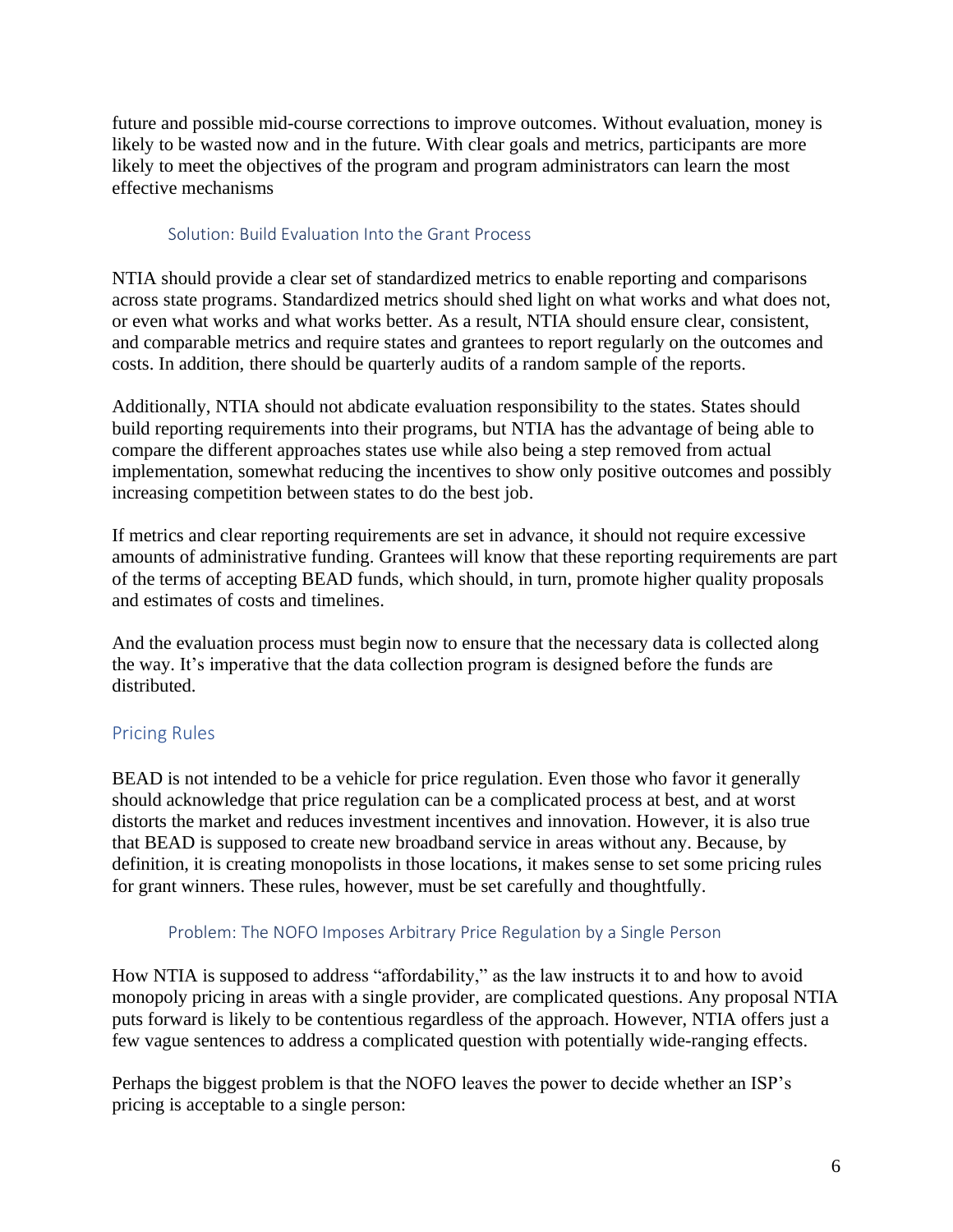In determining whether to approve an Eligible Entity's proposed definition of "lowcost broadband service option," the Assistant Secretary will consider, among other factors, (1) whether prospective subgrantees will be required to participate in the Affordable Connectivity Program, any successor program, and/or any other household broadband subsidy programs; (2) the expected cost (both monthly and non-recurring charges) to an Eligible Subscriber for a typical broadband internet access service plan after the application of any subsidies; and (3) the performance characteristics of the proposed options, including download and upload speeds, latency, data caps, and reliability commitments. (p. 67)

Price regulation, even if theoretically necessary due to monopoly provision, must be considered carefully. It must take into account costs, demand, investment incentives, and more. Price regulation must be done transparently, with clear processes, and clear-headed thinking about its potential effects. Leaving it to one person with vague guidance is unlikely to provide good results.

Second, NTIA has decided that it is responsible for setting reasonable prices available to the "middle class." The NOFO specifies that "each Eligible Entity must submit a plan to ensure that high-quality broadband services are available to all middle-class families in the BEAD-funded network's service area at reasonable prices." (p. 66) NTIA does not explain what it means by "middle-class" families nor what prices would be considered "reasonable" or a framework for states to ascertain the reasonableness of prices.

#### Solution: Look to USF for a Vetted Approach

<span id="page-7-0"></span>The Connect America Fund, part of the Universal Service program run by the FCC, faces similar statutory objectives and practical problems. Just as the IIJA says the program should ensure "affordable broadband service in the eligible entity," the Telecommunications Act of 1996 says that Universal Service recipients must offer "Quality services … at just, reasonable, and affordable rates." Sec. 254(b)(1).

As part of following Congressional instructions, the FCC conducts an "Urban Rate Survey" (URS) to use as benchmarks. Specifically:

The main purpose of the broadband URS is to produce reasonable broadband comparability benchmarks for every possible service tier (i.e., a service plan with specified minimum download speed, minimum upload speed, and monthly capacity allowance). These benchmarks serve as rate caps to "help ensure that universal service support recipients offering [fixed voice and] broadband services do so at reasonably comparable rates to those in urban areas."<sup>2</sup>

Because Congress – appropriately – does not define "affordable" or "just and reasonable," the URS provides a rigorous and consistent approach to meeting these conditions.

<sup>2</sup> 2022 FCC Urban Rate Survey, Broadband Survey Methodology[, https://www.fcc.gov/file/22209/download](https://www.fcc.gov/file/22209/download)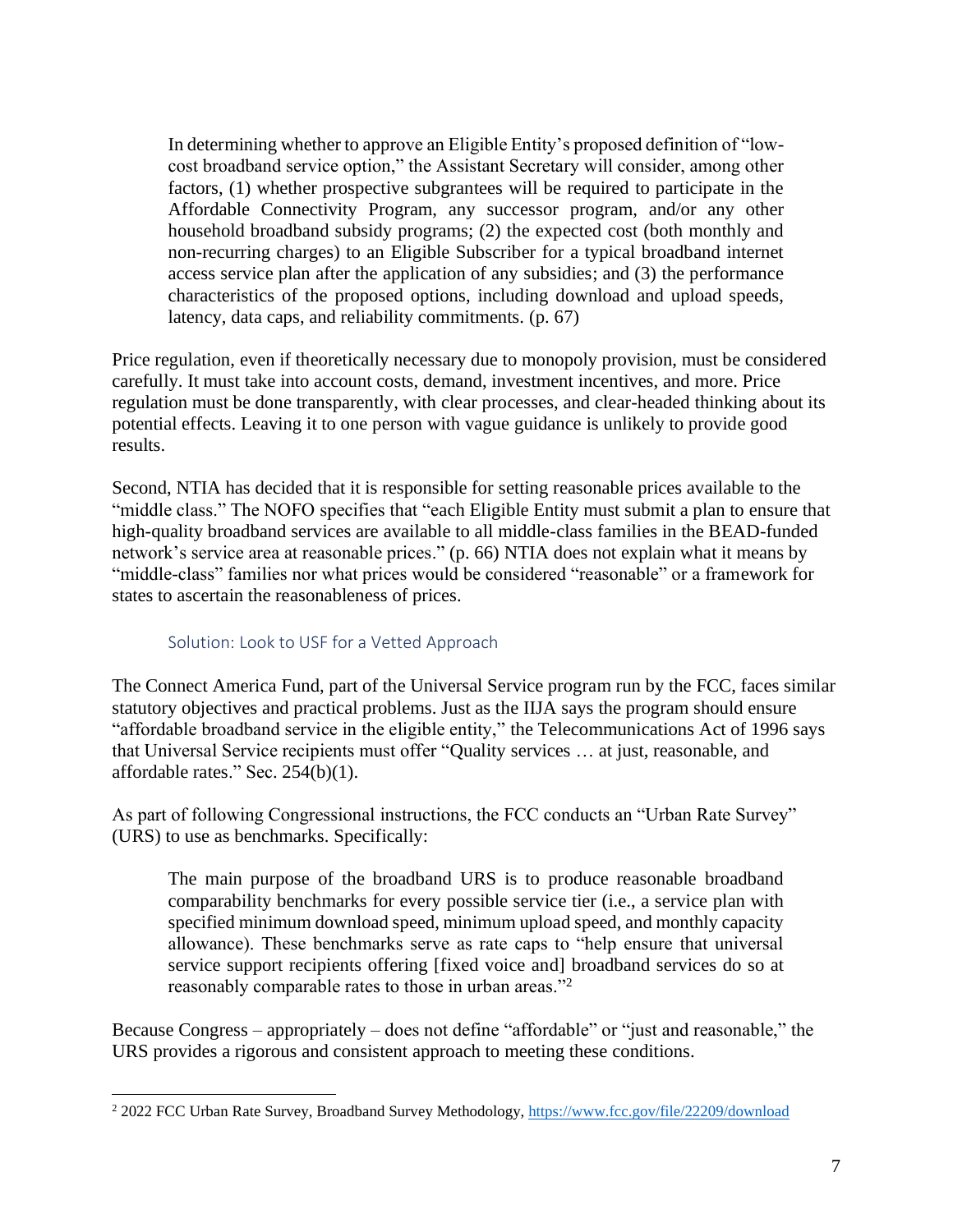The approach laid out in the NOFO is inappropriate because it will yield arbitrary pricing decisions. But NTIA need not reinvent the wheel. It should study the FCC's approach to solving the same question and probably adopt its methodology and use its data.

#### <span id="page-8-0"></span>Administration

Congress decided to give money to the states, with each free to decide how to distribute it subject to rules that NTIA would promulgate. Because it dismissed the FCC's relevant existing skill and infrastructure, Congress made it necessary for 56 Entities (states, territories, and DC) to build their own capacity, often from scratch. Doing so requires resources, which come from BEAD funds, thereby reducing the amount available for broadband. The amounts available for administration are enormous and NTIA should work to minimize those for states and itself.

<span id="page-8-1"></span>Problem: The Law and NOFO Allow Massive Amounts of Money for Administrative Expenses that Could Otherwise Build Broadband

The law allows states to use some of the \$42 billion for administrative expenses. The law and NOFO together are somewhat unclear on how much money is allocated to administrative expenses, but it is significant. The smallest pot of money is \$5 million for each state and \$1.25 million to each territory to aid initial planning, which totals more than \$250 million. The larger pot is the share of the \$42 billion set aside for administrative expenses. The law states:

Administrative Expenses.-- (1) Assistant secretary.--The Assistant Secretary may use not more than 2 percent of amounts appropriated pursuant to subsection (b) for administrative purposes. (2) Eligible entities.-- (A) Pre-deployment planning.--An eligible entity may use not more than 5 percent of the amount allocated to the eligible entity under subsection (c)(2) for the planning and pre-deployment activities under subsection (e) $(1)(C)$ . (B) Administration.--An eligible entity may use not more than 2 percent of the grant amounts made available to the eligible entity under subsection (e) for expenses relating (directly or indirectly) to administration of the grant. (Section 60102(d))

The law appears to provide NTIA up to 2% of the \$42 billion, or more than \$840 million (and the NTIA is not awarding that money as part of the NOFO, (p. 17); eligible entities (states and territories) 5%, or \$2.1 billion for "predeployment planning" plus another 2% or \$840 million for administering the grant. In total, the law seems to allocate as much as \$4 billion for overhead and planning.

In other words, the amount set aside for agency overhead is about the same size as the entire 2009 BTOP program.

NTIA's NOFO says that Entities may only use 2% for administration but does not address the 5% pre-deployment money.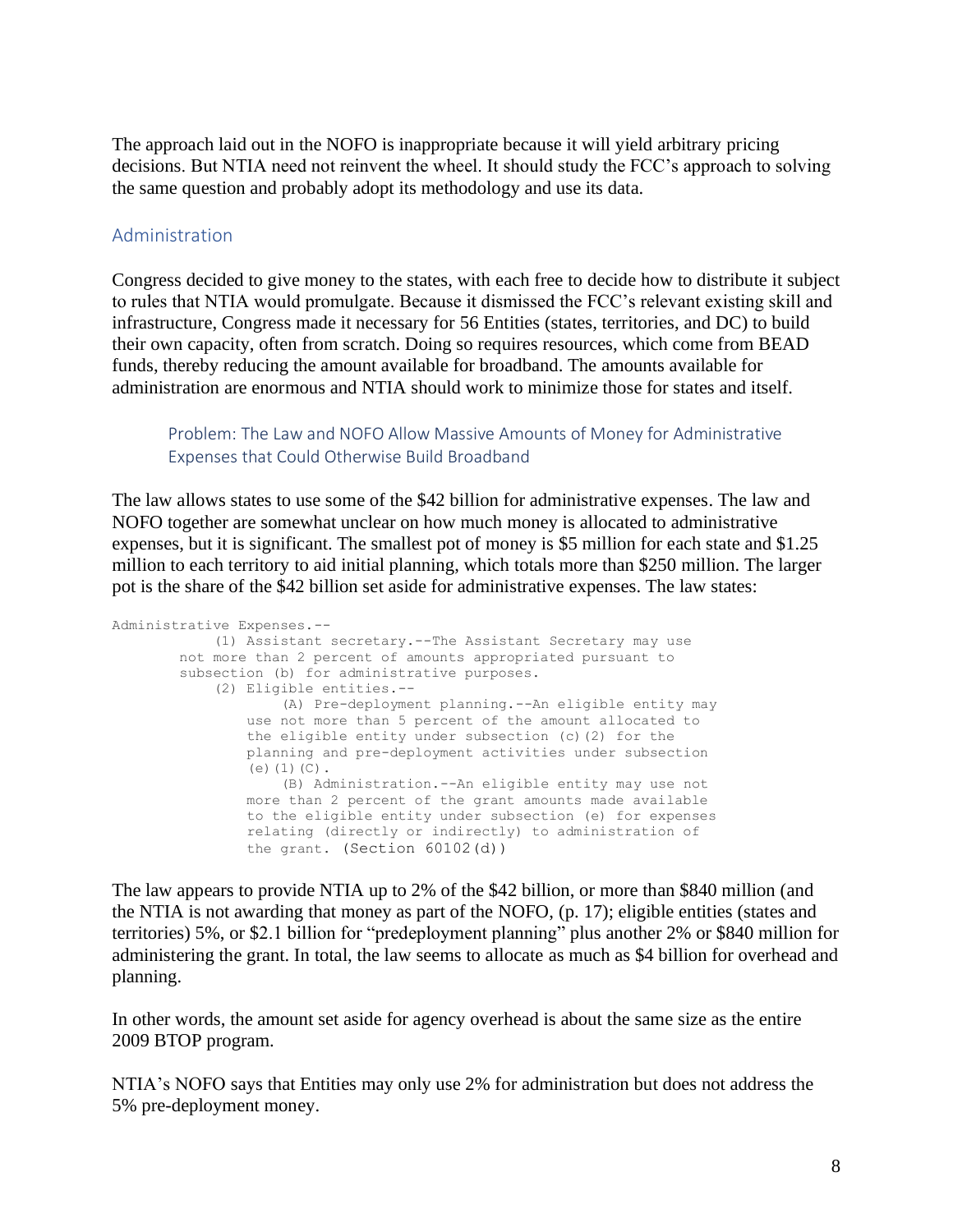An Eligible Entity may not use more than two percent of the grant amounts received under the BEAD Program for expenses relating (directly or indirectly) to administration of the grant under Section 60102(d)(2)(B) of the Infrastructure Act. (p. 83)

In sum, it appears that between \$1.7 billion and \$4 billion is meant for administrative overhead. Such enormous sums should not be necessary given existing knowledge and capabilities that could be shared with states. Each dollar freed from administrative expenses is a dollar that can go to broadband.

#### Solution: Help States Share Resources, Including Those at NTIA and FCC

<span id="page-9-0"></span>To save costs and promote efficiency, NTIA can offer a set of defaults, guidelines, and software that Entities can use and gain easy and cheap approval, possibly in conjunction with the FCC. The NOFO requires that "Each Eligible Entity must establish fair, open, and competitive processes for selecting subgrantees." And "Eligible Entities' selection processes must be made clear to potential subgrantees and must be described in the Eligible Entity's Initial Proposal and Final Proposal. NTIA recognizes that there may be a variety of competitive processes Eligible Entities might use to select subgrantees and does not mandate any specific approach." (p. 35).

While it might not mandate a specific competitive process, NTIA could work with the FCC to provide a default competitive process so that Entities would not have to develop their own. For example, the states could use the detailed selection mechanism that the FCC used for its RDOF auction to allocate the money.<sup>3</sup>

NTIA can set defaults for states to use to make the tradeoff between cost and coverage. As of now, the definition of Extremely High Cost per Location is unclear. It may vary by state, but NTIA could provide a framework so that a state does not spend more that X% of its budget providing access to less than Y% of unserved locations. Such a framework would provide guidance across the country so that very high cost areas get served at a reasonable cost.

# <span id="page-9-1"></span>Secondary Objectives

The NOFO lays out a range of goals in addition to that of building broadband:

This program will lay critical groundwork for widespread access, affordability, equity, and adoption of broadband, create good-paying jobs; grow economic opportunities, including for local workers, provide increased access to healthcare services, enrich educational experiences of students, close long-standing equity gaps, and improve the overall quality of life across America. (p. 7)

<sup>&</sup>lt;sup>3</sup> The biggest problem with RDOF auction process, awarding money to provide service to areas that already had service, should not be an issue with updated and accurate maps of unserved locations. The FCC's mechanism will also help resolve overlapping geographic coverage proposals.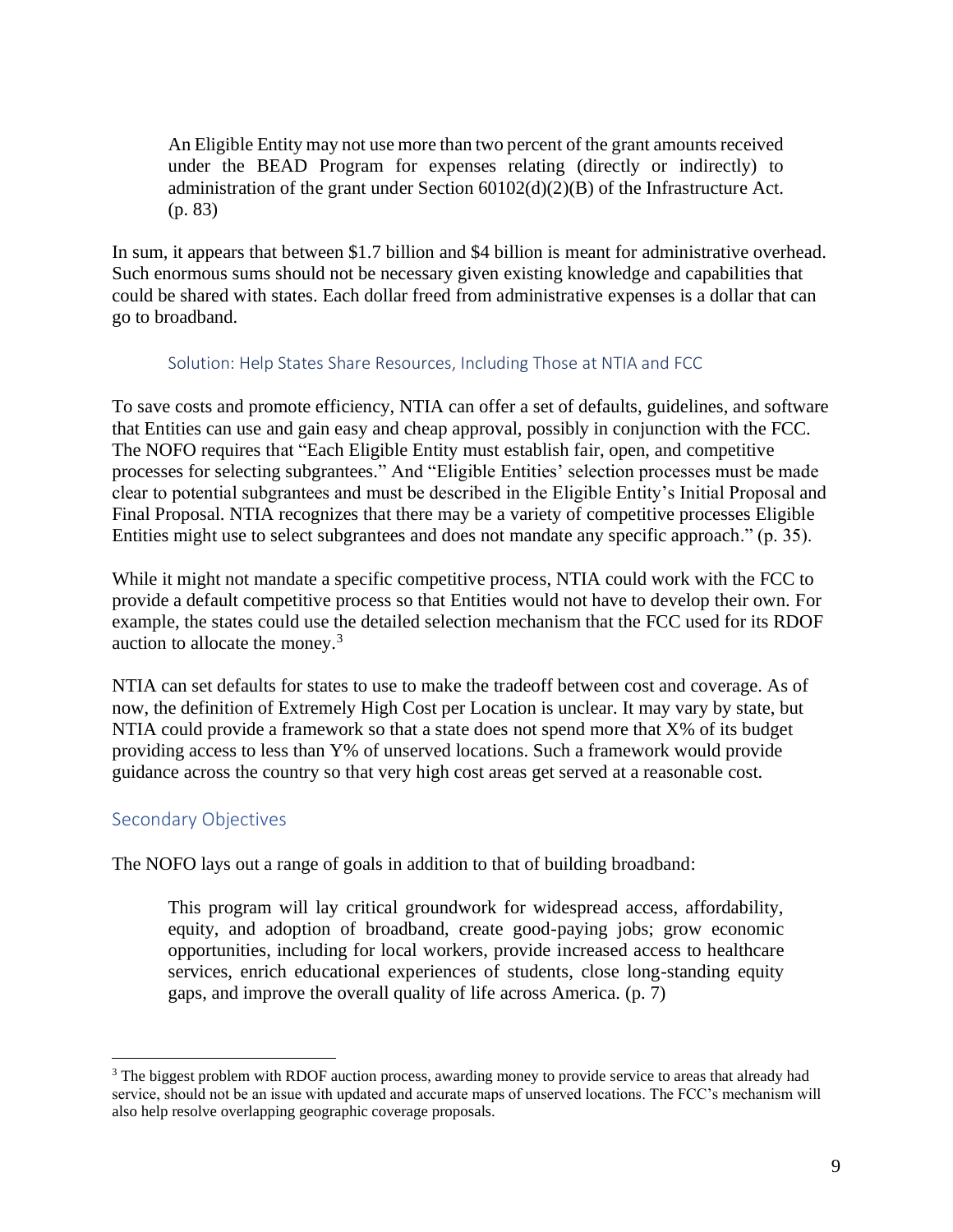To be sure, this paragraph seems intended to be aspirational and inspirational, not a set of instructions. However, many of these appear in the NOFO as secondary goals. As laudable as these objectives are—and we agree with all of them—each one comes with a cost to the program as well as its own intrinsic benefits. Yet, the NOFO mandates them without any regard to their costs.

It is not up to us to say whether the good things NTIA hopes to promote from these objectives is worth the cost in terms of broadband not funded due to higher costs because of these other objectives, but NTIA should make some attempt to estimate the costs so that it can understand the tradeoffs. Only with estimates of the costs can policymakers decide whether they are good uses of funds intended for broadband buildout.

#### Problem: Too Many Objectives

<span id="page-10-0"></span>BEAD's goal should be to build broadband access where it does not exist. The NOFO starts by claiming that as the primary objective. Then the NOFO adds additional objectives. For example, states are encouraged to preference:

- Equitable workforce development and job quality
- Union labor
- Climate resilience
- Domestic suppliers

To be clear, we are not saying these are not worthy objectives. Only that each increases costs and therefore also reduces the funds available for broadband.

The "Build America, Buy America" (BABA) provisions are perhaps the simplest example, and one where NTIA determined how much it is willing to trade off in lost broadband to stick to this principle. BABA reduces the number of available options for broadband providers to use and will increase the costs of the equipment that is available.<sup>4</sup> If current supply chain problems continue to exist as providers began building, the increased competition for the smaller amount of available equipment will drive prices up even more. NTIA acknowledges that it is unrealistic to expect that providers can obtain all its supplies domestically and also that this restriction will increase costs. The rules allow providers to buy supplies abroad if not doing so would increase costs by at least 25%. NTIA is therefore concluding that, in principle, it is worth spending a 25% cost premium on equipment.

It is also important to note that the IIJA addresses many of the equity goals elsewhere. NTIA is overseeing the \$2.8 billion Digital Inclusion and Equity and the \$2.0 billion Tribal connectivity programs. The FCC oversees the Affordable Connectivity Program, which provides \$14.2 billion in a voucher-like program that provides up to \$30 per household (\$75 on tribal lands) for broadband connectivity as well as additional funds for equipment. The existing Universal

<sup>4</sup> Paradoxically, NTIA asks to develop a "supply chain risk management" plan. (p. 70). The only realistic risk management plan is to identify alternate suppliers, which becomes more difficult when the rest of the world is excluded.